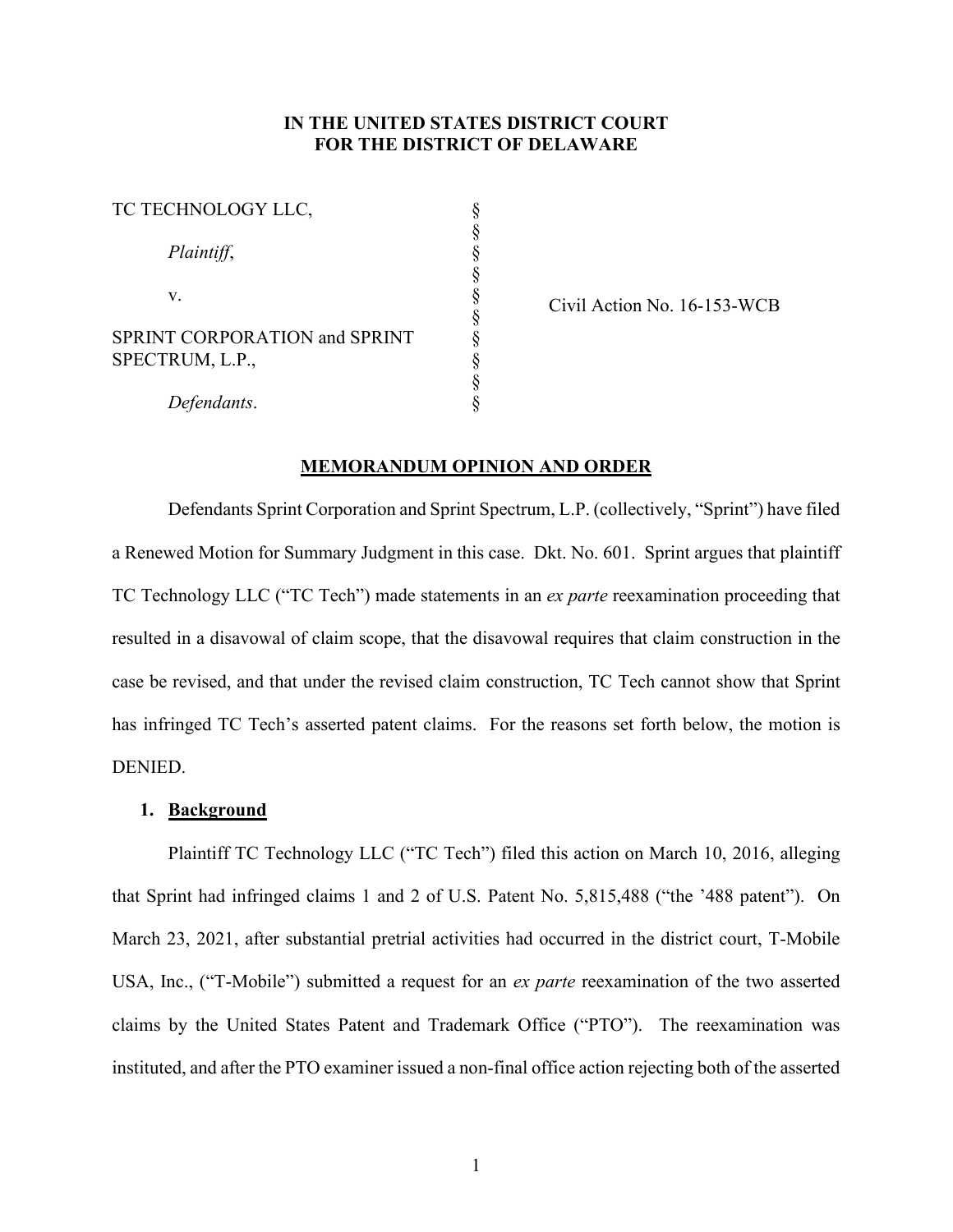claims, I entered a stay of the district court proceedings. Dkt. No. 596. The examiner ultimately confirmed the patentability of both claims, Dkt. No. 597, Exh. 1, and I lifted the stay, Dkt. No. 600. Sprint now argues that TC Tech made statements to the examiner during the reexamination that are inconsistent with TC Tech's infringement theory in this case, and that summary judgment of noninfringement should therefore be granted. Dkt. No. 602 at 1.

The present dispute relates to the "central location" limitation of both asserted claims. Claim 1, which is representative, recites a "method for enabling a plurality of remote locations to transmit data to a central location." '488 patent, claim 1. One of the limitations of claim 1 recites, "at each remote location, utilizing a modulator to modulate said block of time domain data onto a carrier signal for transmission to said central location, said carrier signal *having the same carrier frequency for each remote location*." *Id.* (emphasis added). Earlier in this case, Judge Andrews construed the "same carrier frequency" limitation to mean that "each and every 'remote location' that transmits data to the 'central location'" must use the same carrier frequency. Dkt. No. 354 at 13. Judge Andrews later construed the term "central location" to mean "the equipment at a physical location that performs the claimed functions of the 'central location.'" Dkt. No. 452 at 6.

The parties dispute whether one of Sprint's accused base stations contains more than one "central location," as claimed in the '488 patent. Sprint argues that no central location may share any equipment with another central location. Dkt. No. 602 at 11–12. TC Tech argues that each sector of a base station may be considered a separate central location. Dkt. No. 354 at 8. Judge Andrews ruled that the number of central locations within one of Sprint's accused base stations is a question of fact. *Id.* at 8–9. I have accepted Judge Andrews' ruling on that issue, and I adhere to it.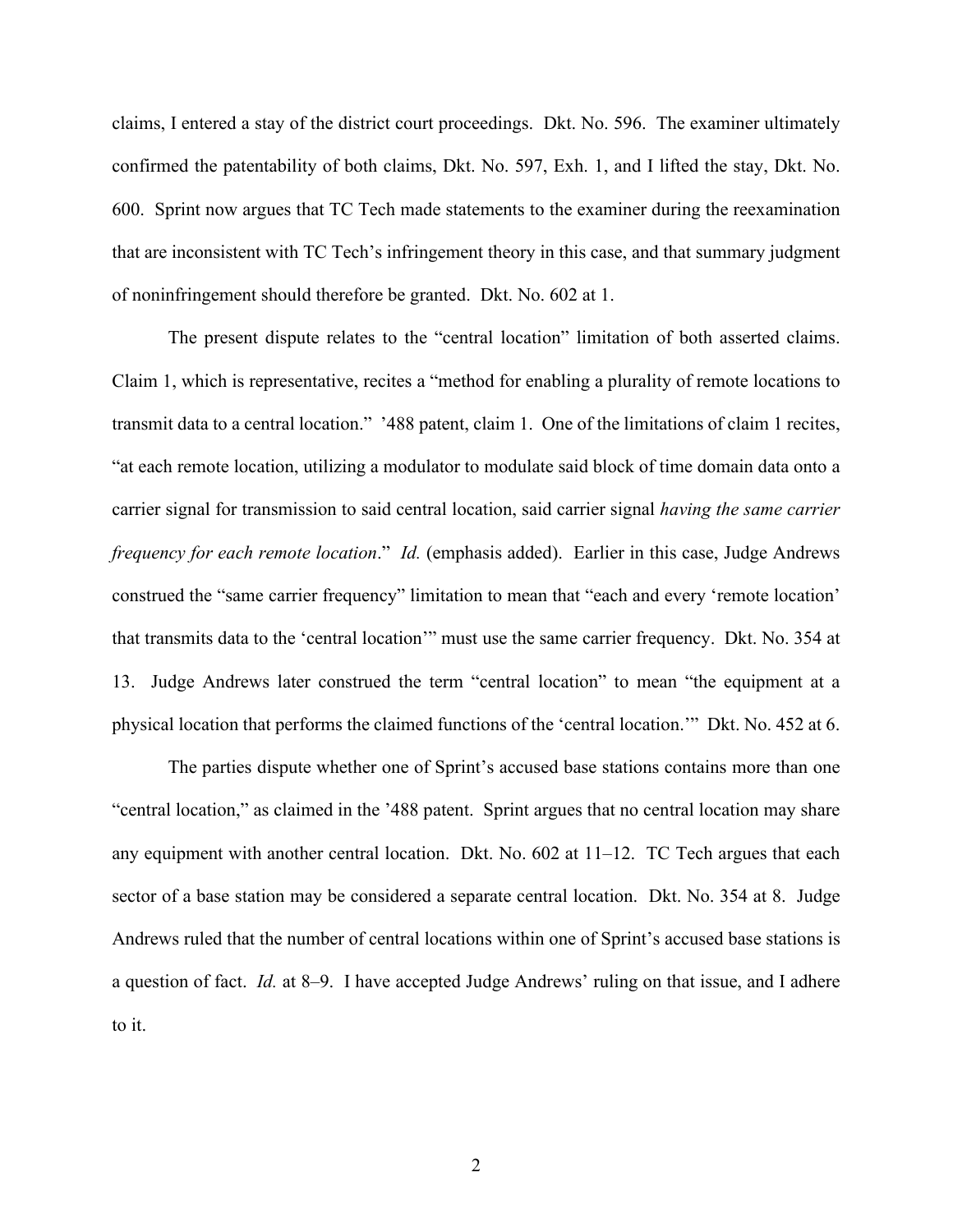In instituting the reexamination and initially rejecting the asserted claims, the examiner relied upon PCT Patent Publication No. WO 94/11961 ("Kahre"). Dkt. No. 592, Exh. B, at 4. T-Mobile argued, and the examiner agreed, that the "base station" in Kahre corresponded to the "central location" limitation of the asserted claims. *Id.* at 12. TC Tech responded by arguing to the examiner that, accepting the proposition that the base station in Kahre constituted a central location (a proposition that TC Tech expressly reserved the right to dispute), Kahre did not teach the "same carrier frequency" limitation, because Kahre contemplated the use of multiple carrier frequencies by the same base station. Dkt. No. 599, Exh. A, at 38–39, 43. Sprint now argues that TC Tech's arguments to the examiner on that point had the effect of disclaiming patent coverage for any system in which the accused method involved the use of base stations containing more than one "central location." Dkt. No. 602 at 11.

## **2. Discussion**

Under the doctrine of prosecution disclaimer, statements made during a reexamination proceeding can result in disavowal of claim scope if the alleged disavowal is "clear and unmistakable." *Omega Eng'g, Inc*. *v. Raytek Corp.*, 334 F.3d 1314, 1325–26 (Fed. Cir. 2003); *Northpeak Wireless, LLC v. 3COM Corp.*, 674 F. App'x 982, 986 & n.1 (Fed. Cir. 2016) (applying prosecution disclaimer to statements made in an ex parte reexamination). Sprint points to TC Tech's statement that "Kahre does not and cannot teach [the same carrier frequency limitation] of claim 1" as evidence of TC Tech's alleged disavowal. Dkt. No. 602 at 9 (quoting Dkt. No. 599, Exh. A, at 44). When read in context, however, that statement does not constitute a disavowal of claim scope.

TC Tech made clear in multiple instances that it was not disclaiming base stations that contain more than one central location. TC Tech pointed out to the examiner that in its view, "a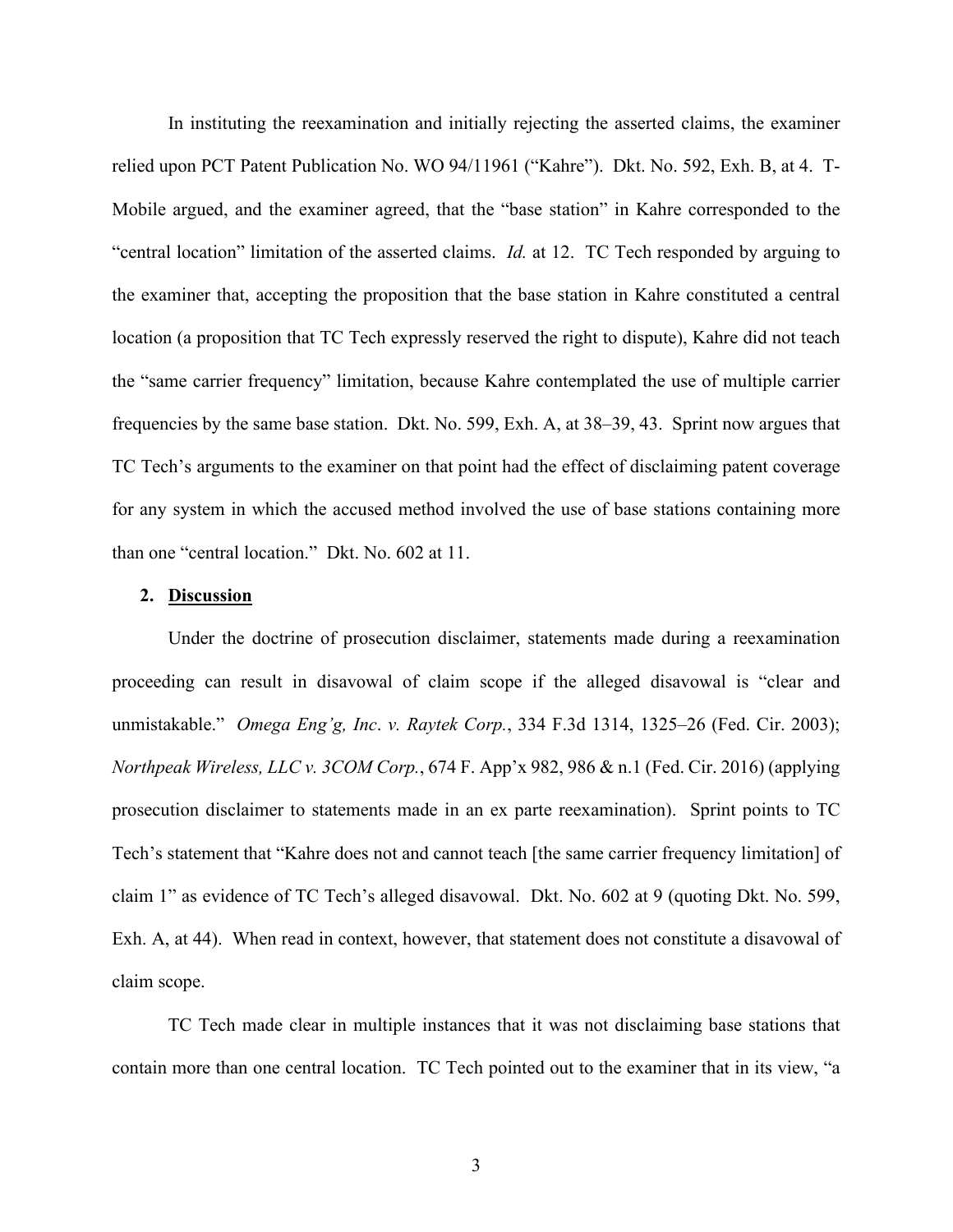base station can contain numerous central locations depending on the architecture, configuration, software, and hardware employed." Dkt. No. 599, Exh. A at 38. However, TC Tech stated that, for purposes of argument, it was willing to "accept[] the Patent Office's contention that the entire Kahre base station is a single central location." *Id.* TC Tech reiterated that position in its discussion of the "same carrier frequency" limitation when it noted that the base station in Kahre was, "according to the Patent Office and [T-Mobile's expert]," the central location. *Id.* at 43.

TC Tech argued to the examiner that the base station in Kahre could not satisfy the "same carrier frequency" limitation because the base station in Kahre employs multiple carrier frequencies. *Id.* at 43. It is clear that TC Tech's statement that Kahre "does not and cannot teach" the "same carrier frequency" limitation was made in view of the examiner's assertion that the base station in Kahre represented the central location. *See id.* at 43–44. In the present litigation, TC Tech argues that each sector of each of Sprint's base stations is a central location, which is consistent with its position that a single base station employing multiple carrier frequencies cannot serve as the claimed central location. Whether or not TC Tech's distinction of Kahre is ultimately persuasive, TC Tech's infringement position is not inconsistent with the arguments it made during the reexamination.

Sprint further argues that even if TC Tech's statements do not amount to a disclaimer, Sprint is still entitled to summary judgment because "the claims do not permit any of the 'equipment' that constitutes the 'central location' . . . to service remote locations transmitting on multiple frequencies." Dkt. No. 602 at 11. That argument is simply a rehash of Sprint's previous summary judgment position that one of Sprint's base stations must be regarded as a single central location. *See id.* at 11–12; Dkt. No. 354 at 8. As noted, the question of how many central locations may be contained within one of Sprint's base stations is a question of fact. None of TC Tech's